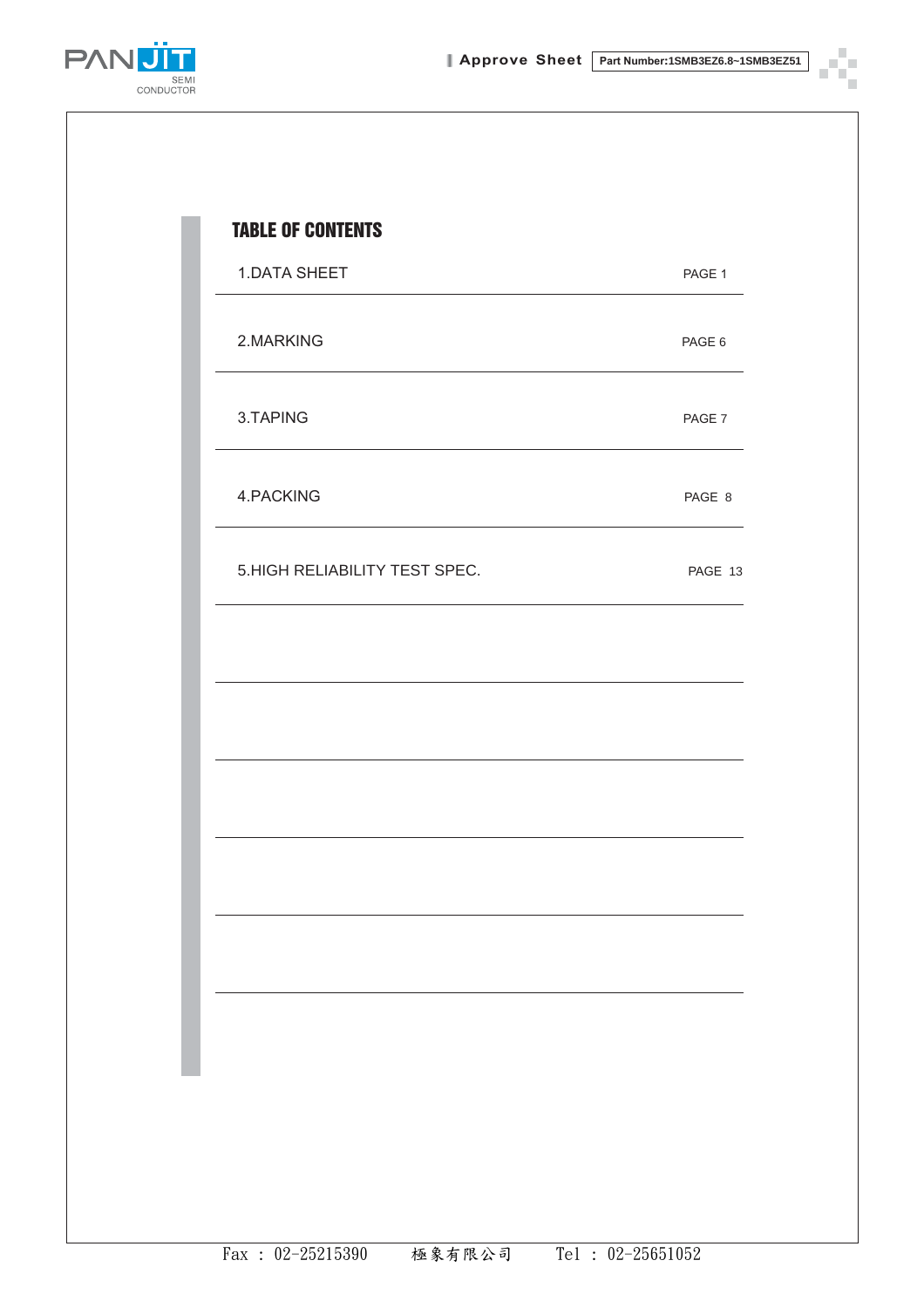

#### **GLASS PASSIVATED JUNCTION SILICON ZENER DIODES**



- Built-in strain relief
- Glass passivated iunction
- Low inductance
- Typical  $I_p$  less than 1.0µA above 11V
- Plastic package has Underwriters Laboratory Flammability Classification 94V-O
- High temperature soldering : 260°C /10 seconds at terminals
- In compliance with EU RoHS 2002/95/EC directives

#### **MECHANICALDATA**

- Case: JEDEC DO-214AA, Molded plastic over passivated junction
- Terminals: Solder plated, solderable per MIL-STD-750, Method 2026
- Polarity: Indicated by cathode band
- Standard packing: 12mm tape (E1A-481)
- Weight: 0.0032 ounce, 0.092 gram



#### **MAXIMUM RATINGS AND ELECTRICAL CHARACTERISTICS**

Ratings at 25°C ambient temperature unless otherwise specified.

| <b>Parameter</b>                                                                                    | Symbol         | Value           | Units           |
|-----------------------------------------------------------------------------------------------------|----------------|-----------------|-----------------|
| Pwak Pulse Power Dissipation on T <sub>1</sub> =50°C (Notes A)<br>Derate above 50 <sup>o</sup> C    | P <sub>D</sub> | 3.0<br>30.0     | W atts<br>mW/°C |
| Peak Forward Surge Current 8.3ms single half sine-wave<br>superimposed on rated load (JEDEC method) | <b>IFSM</b>    | 15              | Amps            |
| Operating Junction and Storage Temperature Range                                                    | TJ,Tstg        | $-55$ to $+150$ | °C              |

NOTES:

A. Mounted on 5.0mm<sup>2</sup> (.013mm thick) land areas.

B.Measured on 8.3ms, and single half sine-wave or equivalent square wave ,duty cycle=4 pulses per minute maximum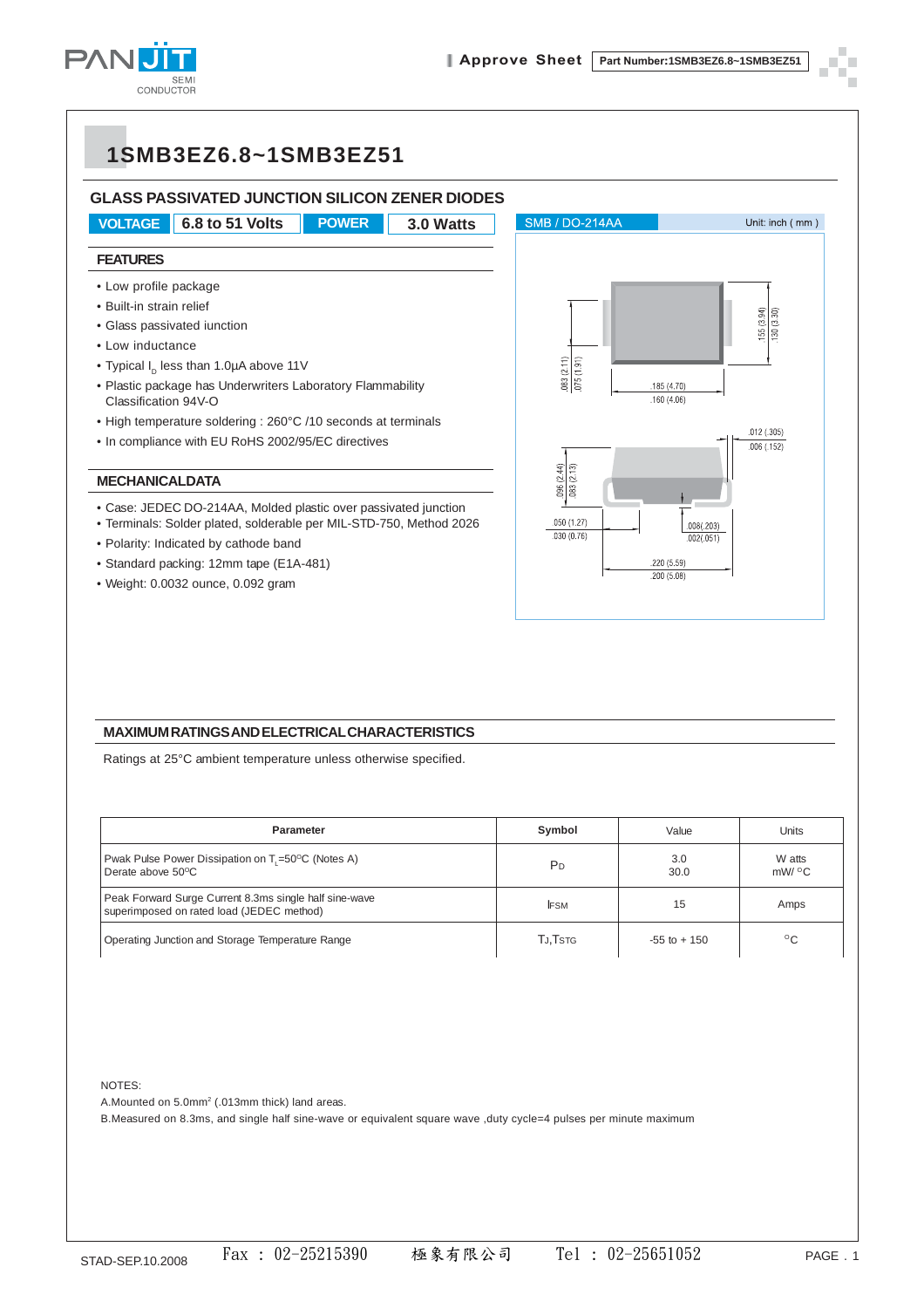

П ÷

## **1SMB3EZ6.8~1SMB3EZ51**

|                | Nominal Zener Voltage |        |                                     | Maximum Zener Impedance |            |          |              | Max Reverse<br>Leakage Current |                | Marking           |
|----------------|-----------------------|--------|-------------------------------------|-------------------------|------------|----------|--------------|--------------------------------|----------------|-------------------|
| Part Number    | Vz @ IzT              |        | ZzT @ IzT<br>Zzk @ Izk<br><b>Iz</b> |                         | <b>Izk</b> | IR @VR   |              | Code                           |                |                   |
|                | Nom. V                | Min. V | Max. V                              | $\Omega$                | mA         | $\Omega$ | mA           | μA                             | $\vee$         |                   |
| 3.0 Watt ZENER |                       |        |                                     |                         |            |          |              |                                |                |                   |
| 1SMB3EZ6.8     | 6.8                   | 6.46   | 7.14                                | 2                       | 110        | 700      | $\mathbf{1}$ | 5                              | $\overline{4}$ | 6V8B              |
| 1SMB3EZ7.5     | 7.5                   | 7.13   | 7.88                                | $\overline{2}$          | 100        | 700      | 0.5          | 5                              | 5              | 7V <sub>5</sub> B |
| 1SMB3EZ8.2     | 8.2                   | 7.79   | 8.61                                | $\overline{2}$          | 91         | 700      | 0.5          | 5                              | 6              | 8V2B              |
| 1SMB3EZ8.7     | 8.7                   | 8.27   | 9.14                                | $\overline{2}$          | 85         | 700      | 0.5          | 4                              | 6.6            | 8V7B              |
| 1SMB3EZ9.1     | 9.1                   | 8.65   | 9.56                                | 3                       | 82         | 700      | 0.5          | 3                              | $\overline{7}$ | 9V1B              |
| 1SMB3EZ10      | 10                    | 9.5    | 10.5                                | 4                       | 75         | 700      | 0.25         | 3                              | 7.6            | 10B               |
| 1SMB3EZ11      | 11                    | 10.45  | 11.55                               | 4                       | 68         | 700      | 0.25         | $\mathbf{1}$                   | 8.4            | 11B               |
| 1SMB3EZ12      | 12                    | 11.4   | 12.6                                | 5                       | 63         | 700      | 0.25         | $\mathbf{1}$                   | 9.1            | 12B               |
| 1SMB3EZ13      | 13                    | 12.35  | 13.65                               | 5                       | 58         | 700      | 0.25         | 0.5                            | 9.9            | 13B               |
| 1SMB3EZ14      | 14                    | 13.3   | 14.7                                | 5                       | 53         | 700      | 0.25         | 0.5                            | 10.6           | 14B               |
| 1SMB3EZ15      | 15                    | 14.25  | 15.75                               | 6                       | 50         | 700      | 0.25         | 0.5                            | 11.4           | 15B               |
| 1SMB3EZ16      | 16                    | 15.2   | 16.8                                | 6                       | 47         | 700      | 0.25         | 0.5                            | 12.2           | 16B               |
| 1SMB3EZ17      | 17                    | 16.15  | 17.85                               | 6                       | 44         | 750      | 0.25         | 0.5                            | 13             | 17B               |
| 1SMB3EZ18      | 18                    | 17.1   | 18.9                                | 6                       | 42         | 750      | 0.25         | 0.5                            | 13.7           | 18B               |
| 1SMB3EZ19      | 19                    | 18.05  | 19.95                               | $\overline{7}$          | 40         | 750      | 0.25         | 0.5                            | 14.4           | 19B               |
| 1SMB3EZ20      | 20                    | 19     | 21                                  | $\overline{7}$          | 37         | 750      | 0.25         | 0.5                            | 15.2           | 20B               |
| 1SMB3EZ22      | 22                    | 20.9   | 23.1                                | 8                       | 34         | 750      | 0.25         | 0.5                            | 16.7           | 22B               |
| 1SMB3EZ24      | 24                    | 22.8   | 25.2                                | 9                       | 31         | 750      | 0.25         | 0.5                            | 18.2           | 24B               |
| 1SMB3EZ25      | 25                    | 23.75  | 26.25                               | 10                      | 30         | 750      | 0.25         | 0.5                            | 19             | 25B               |
| 1SMB3EZ27      | 27                    | 25.65  | 28.35                               | 10                      | 28         | 750      | 0.25         | 0.5                            | 20.6           | 27B               |
| 1SMB3EZ28      | 28                    | 26.6   | 29.4                                | 12                      | 27         | 750      | 0.25         | 0.5                            | 21.3           | 28B               |
| 1SMB3EZ30      | 30                    | 28.5   | 31.5                                | 16                      | 25         | 1000     | 0.25         | 0.5                            | 22.5           | 30B               |
| 1SMB3EZ33      | 33                    | 31.35  | 34.65                               | 20                      | 23         | 1000     | 0.25         | 0.5                            | 25.1           | 33B               |
| 1SMB3EZ36      | 36                    | 34.2   | 37.8                                | 22                      | 21         | 1000     | 0.25         | 0.5                            | 27.4           | 36B               |
| 1SMB3EZ39      | 39                    | 37.05  | 40.95                               | 28                      | 19         | 1000     | 0.25         | 0.5                            | 29.7           | 39B               |
| 1SMB3EZ43      | 43                    | 40.85  | 45.15                               | 33                      | 17         | 1500     | 0.25         | 0.5                            | 32.7           | 43B               |
| 1SMB3EZ47      | 47                    | 44.65  | 49.35                               | 38                      | 16         | 1500     | 0.25         | 0.5                            | 35.8           | 47B               |
| 1SMB3EZ51      | 51                    | 48.45  | 53.55                               | 45                      | 15         | 1500     | 0.25         | 0.5                            | 38.8           | 51B               |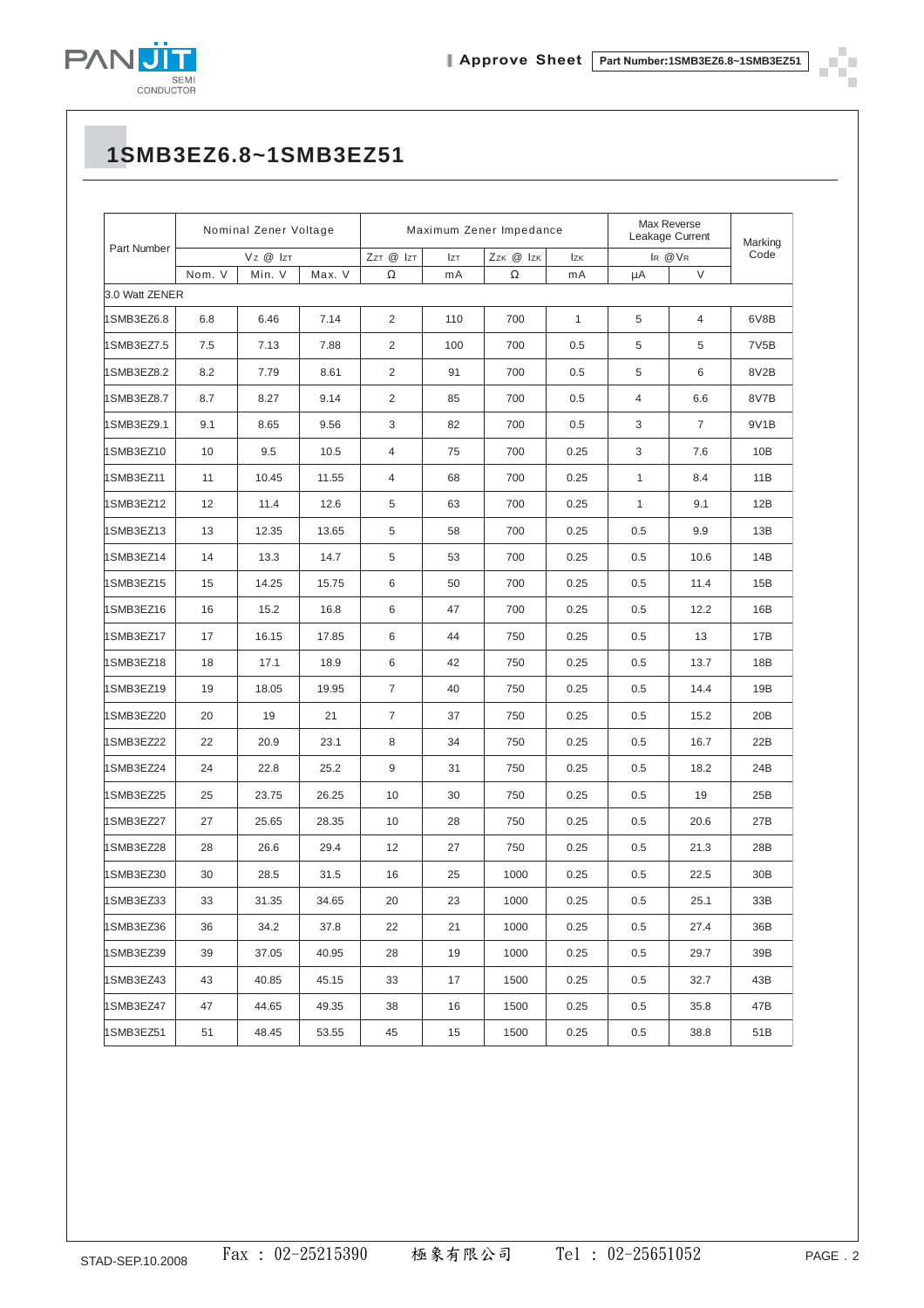



Lead Temperature, TL, should be determined from:

TL= LA PD + TA

La is the lead-to-ambient thermal resistance ( $^{\circ}$ C/W) and Pd is the power dissipation. The value for La will vary and depends on the device mounting method.  $\:$  La is generally 30-40  $^\circ$ C/W for the various clips and tie points in common use and for printed circuit board wiring.

The temperature of the lead can also be measured using a thermocouple placed on the lead as close as possible to the tie point. The thermal mass connected to the tie point is normally large enough so that it will not significantly respond to heat surges generated in the diode as a result of pulsed operation once steady-state conditions are achieved. Using the measured value of TL, the junction temperature may be determined by:

$$
T_J = T_L + T_{JL}
$$

I J = IL + IJL<br>TJL is the increase in junction temperature above the lead temperature and may be found from Figure 2 for a train of power pulses or from Figure 10 for dc power. JL

$$
T_{JL} = J_L P_D
$$

For worst-case design, using expected limits of Iz, limits of Po and the extremes of TJ(  $\,$  TJ) may be estimated.  $\,$  Changes in voltage, Vz, can then be found from:

$$
V = Vz TJ
$$

Vz, the zener voltage temperature coefficient, is found from Figures 5 and 6. vz, the zener voltage temperature coefficient, is found from Figures 5 and 6.<br>Under high power-pulse operation, the zener voltage will vary with time and may also be affected significantly by the zener resistance. For best regulation, keep current excursions as low as possible.

Data of Figure 2 should not be used to compute surge capa-bility. Surge limitations are given in Figure 3. They are lower than would be expected by considering only junction temperature, as current crowding effects cause temperatures to be extremely high in small spots resulting in device degradation should the limits of Figure 3 be exceeded.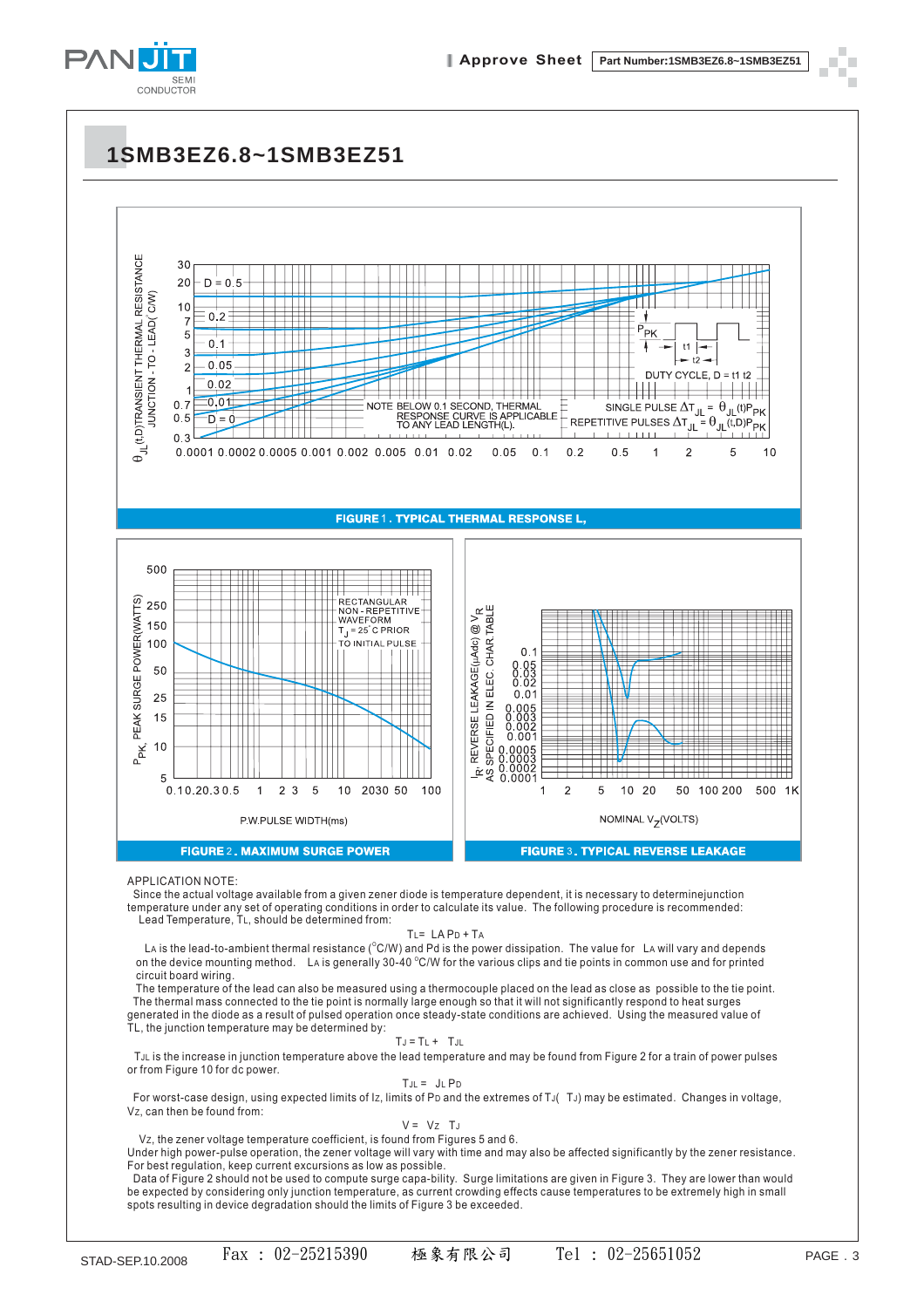

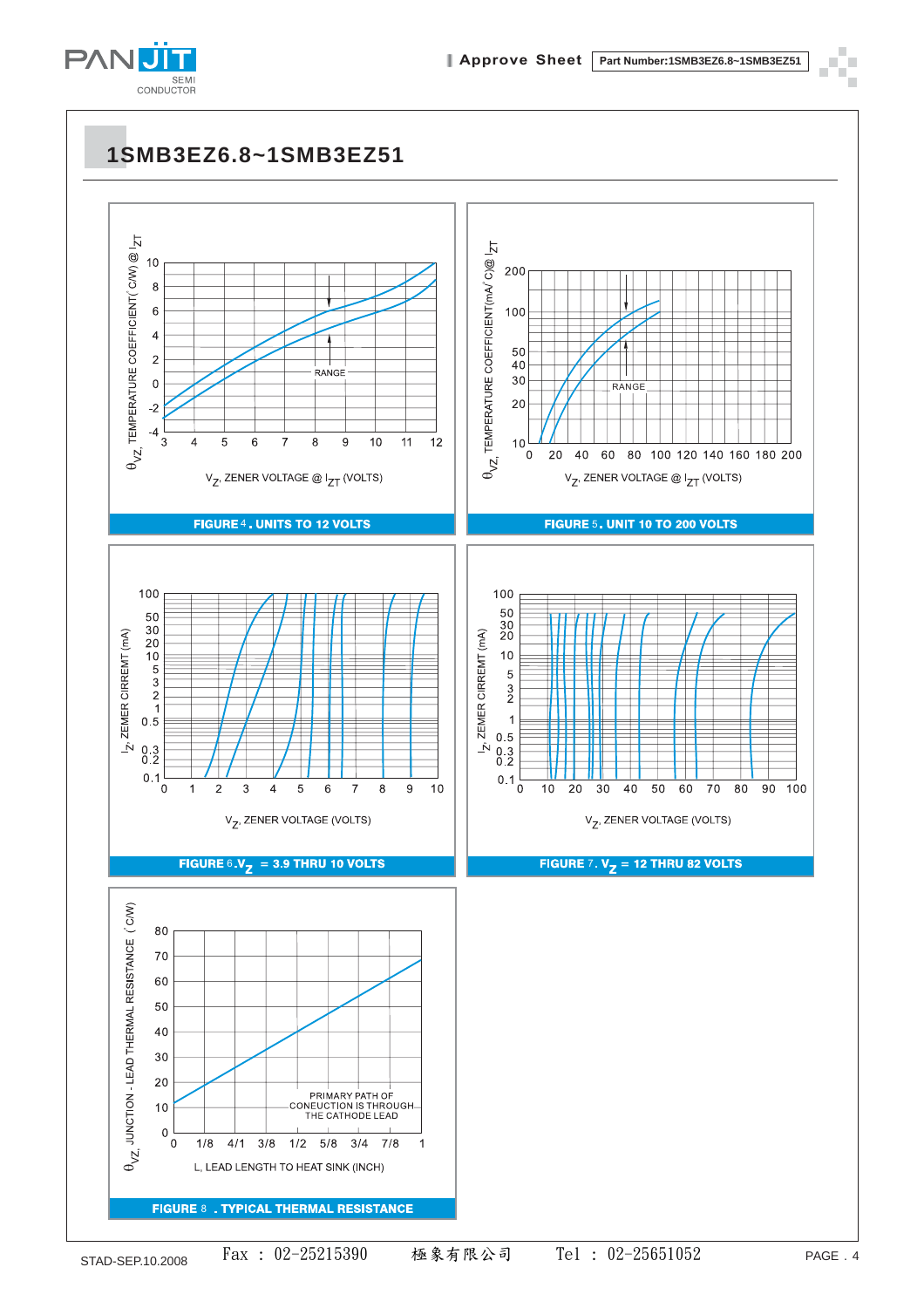

# **MOUNTING PAD LAYOUT SMB** Unit: inch (mm) 0.250  $(6.34)$ 0.069  $0.090$  $(1.76)$  $(2.29)$ 0.107  $\sqrt{(2.72)}$ **ORDER INFORMATION** • Packing information T/R - 3K per 13" plastic Reel T/R - 0.5Kper 7" plastic Reel

#### **LEGAL STATEMENT**

#### **Copyright PanJit International, Inc 2008**

The information presented in this document is believed to be accurate and reliable. The specifications and information herein are subject to change without notice. Pan Jit makes no warranty, representation or guarantee regarding the suitability of its products for any particular purpose. Pan Jit products are not authorized for use in life support devices or systems. Pan Jit does not convey any license under its patent rights or rights of others.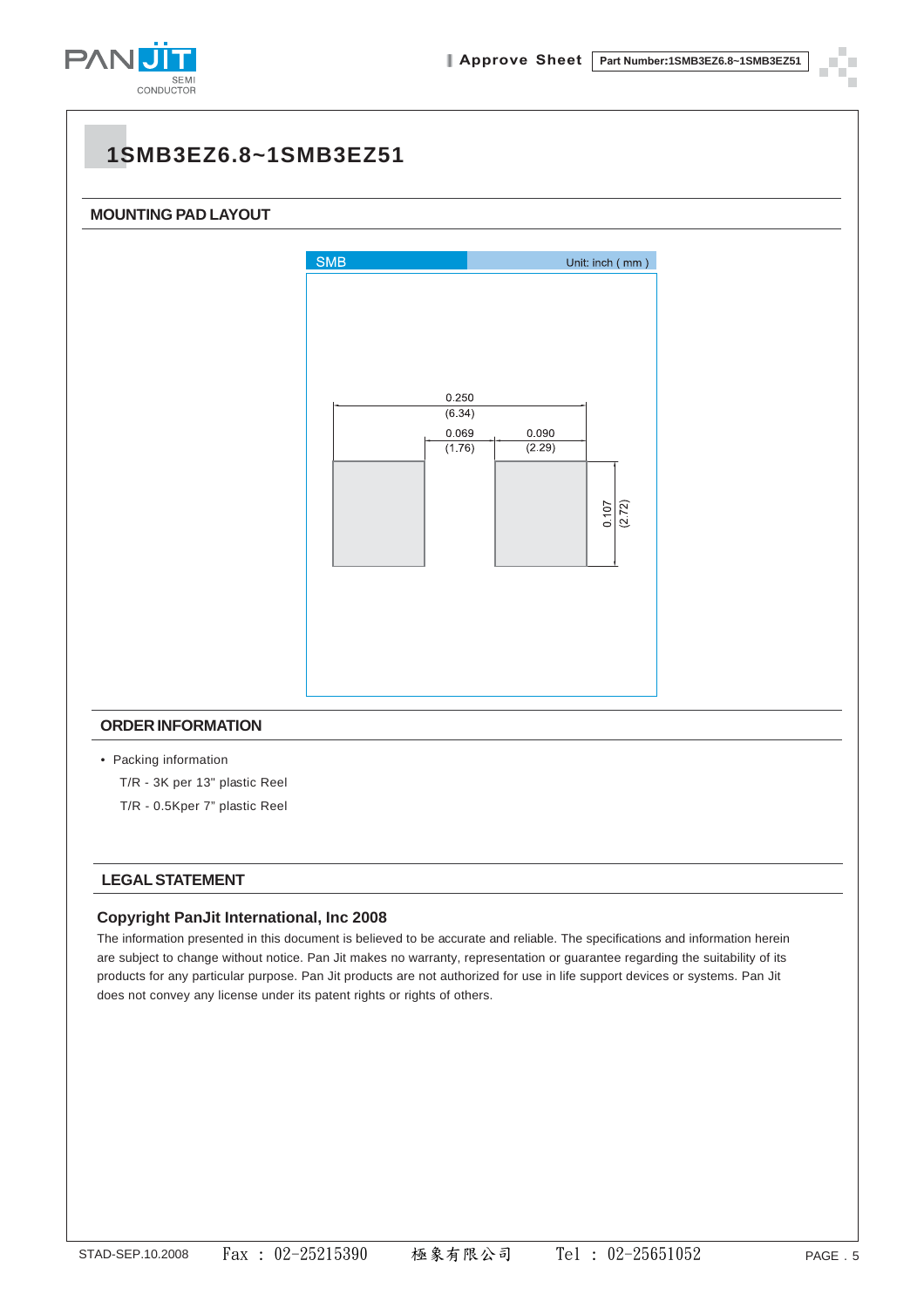

## **2. MARKING**

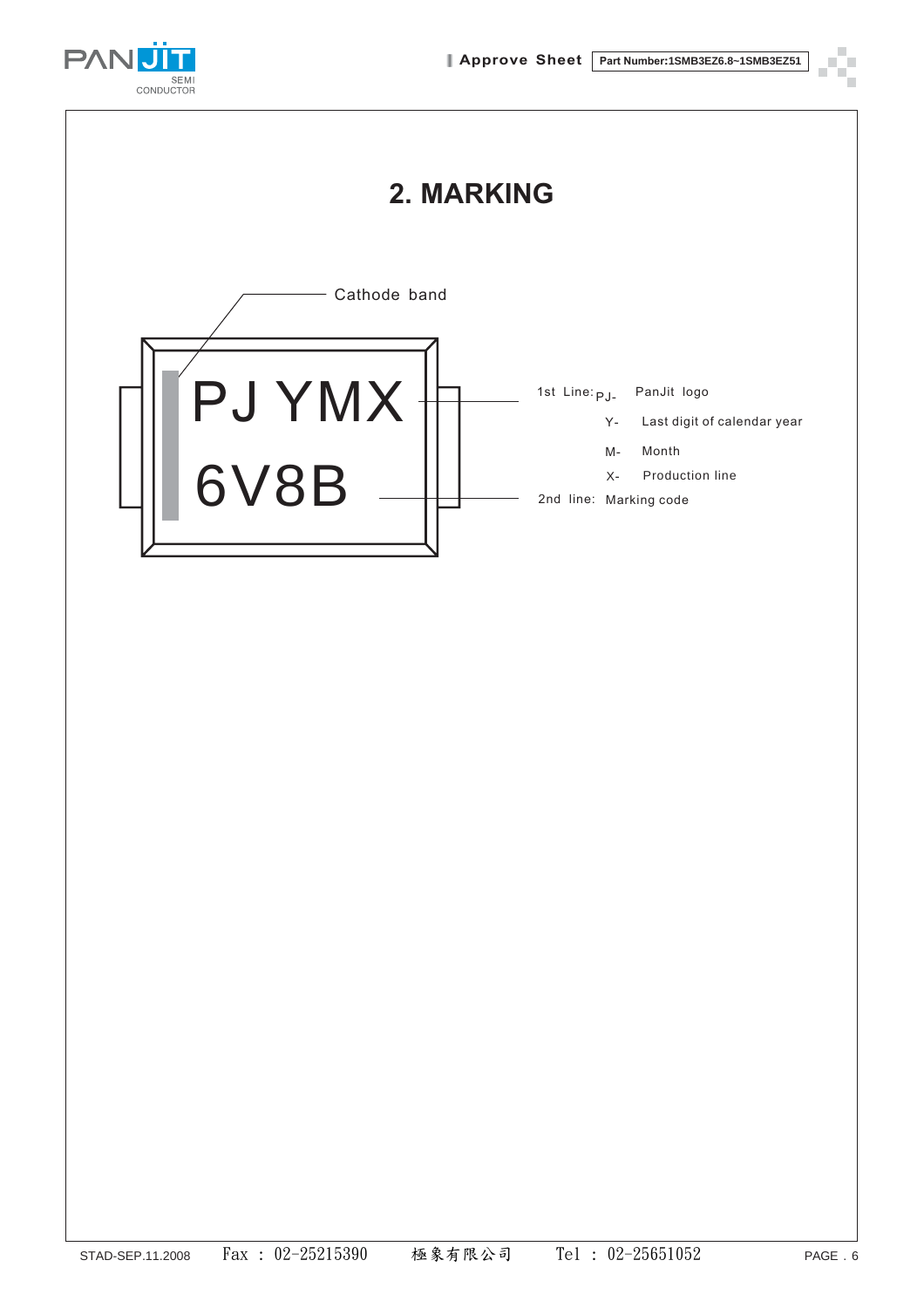





| SYMBOL           | mm(inch)                            |                                                                                                                              |
|------------------|-------------------------------------|------------------------------------------------------------------------------------------------------------------------------|
| <b>TYPE SIZE</b> | 12.00 (0.472)                       |                                                                                                                              |
| Ao               | $3.81 + 0.10(0.15 + 0.003)$         |                                                                                                                              |
| Bo               | $5.74 + 0.10 (0.22 + 0.003)$        |                                                                                                                              |
| d                | $1.55 \pm 0.05 (0.06 \pm 0.001)$    |                                                                                                                              |
| D                | $330.0 + 2.0 (13.0 + 0.078)$        |                                                                                                                              |
| D <sub>1</sub>   | 50.0 min (1.97 min)                 |                                                                                                                              |
| D <sub>2</sub>   | $13.0 + 0.2 (0.51 + 0.007)$         |                                                                                                                              |
| E                | $1.75 \pm 0.10$ (0.068 $\pm$ 0.003) |                                                                                                                              |
| F                | $5.50 \pm 0.05$ (0.21 $\pm$ 0.001)  |                                                                                                                              |
| Кo               | $2.41 + 0.10(0.09 + 0.003)$         |                                                                                                                              |
| P                | $8.00 + 0.10(0.31 + 0.003)$         | Note:                                                                                                                        |
| Po               | $4.00 \pm 0.10$ (0.15 $\pm$ 0.003)  | 1. There shall be leader of 230 mm minimum which may consist<br>of carrier and or cover tape follower by a minimum of 160 mm |
| P <sub>1</sub>   | $2.00 \pm 0.05$ (0.07 $\pm$ 0.001)  | of carrier tape sealed with cover tape.                                                                                      |
| t                | $0.26 \pm 0.10$ (0.01 $\pm$ 0.003)  | 2. There shall be minimum of 160 mm of empty component<br>pockets sealed with cover tape.                                    |
| W                | $12.00 + 3.00 (0.472 + 0.118)$      | 3. Devices are packed in accordance whit EIA standard EIA-481-A                                                              |
| W <sub>1</sub>   | 14.40Maxmum (0.56)                  | and specifications given above.                                                                                              |
|                  |                                     |                                                                                                                              |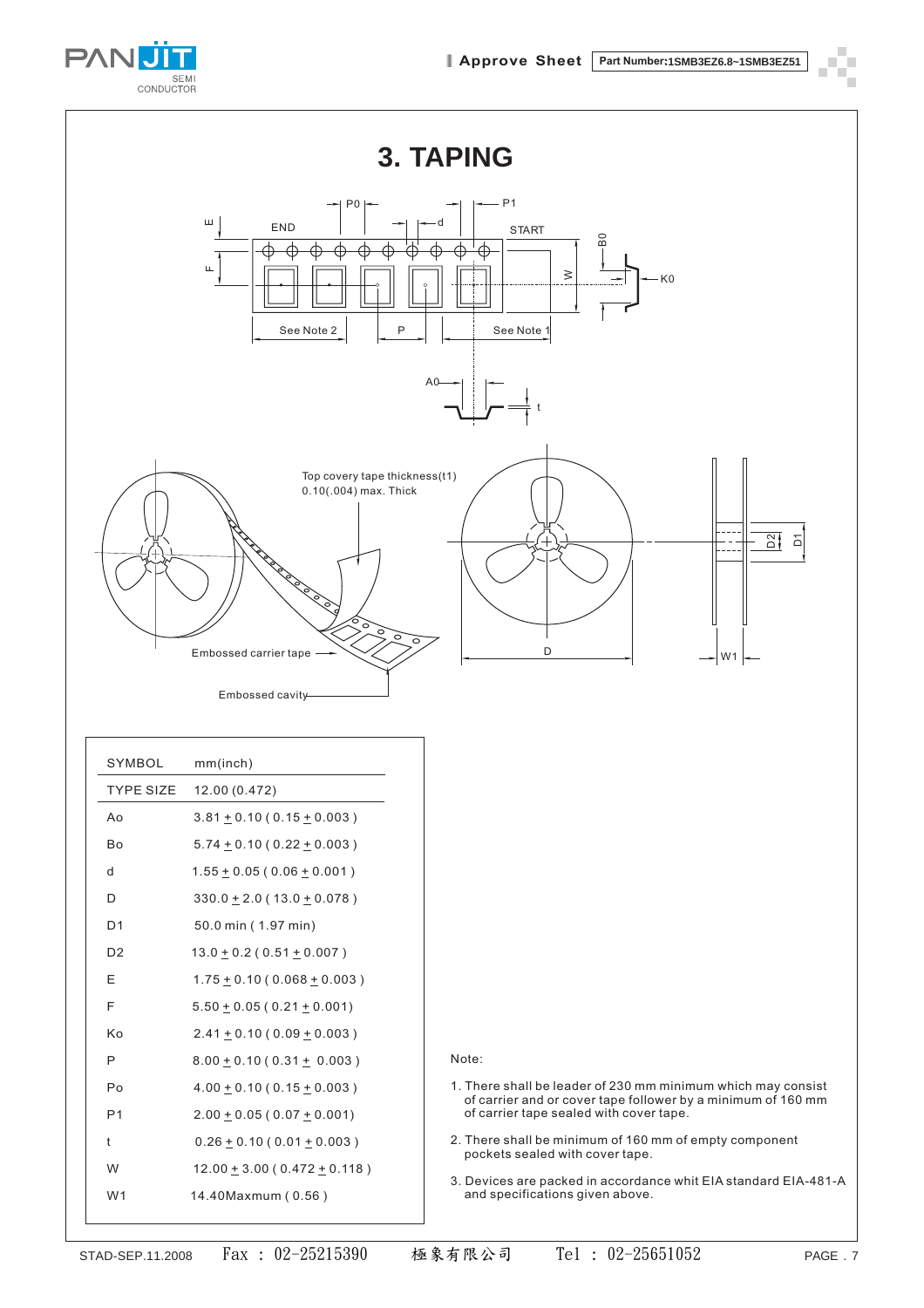

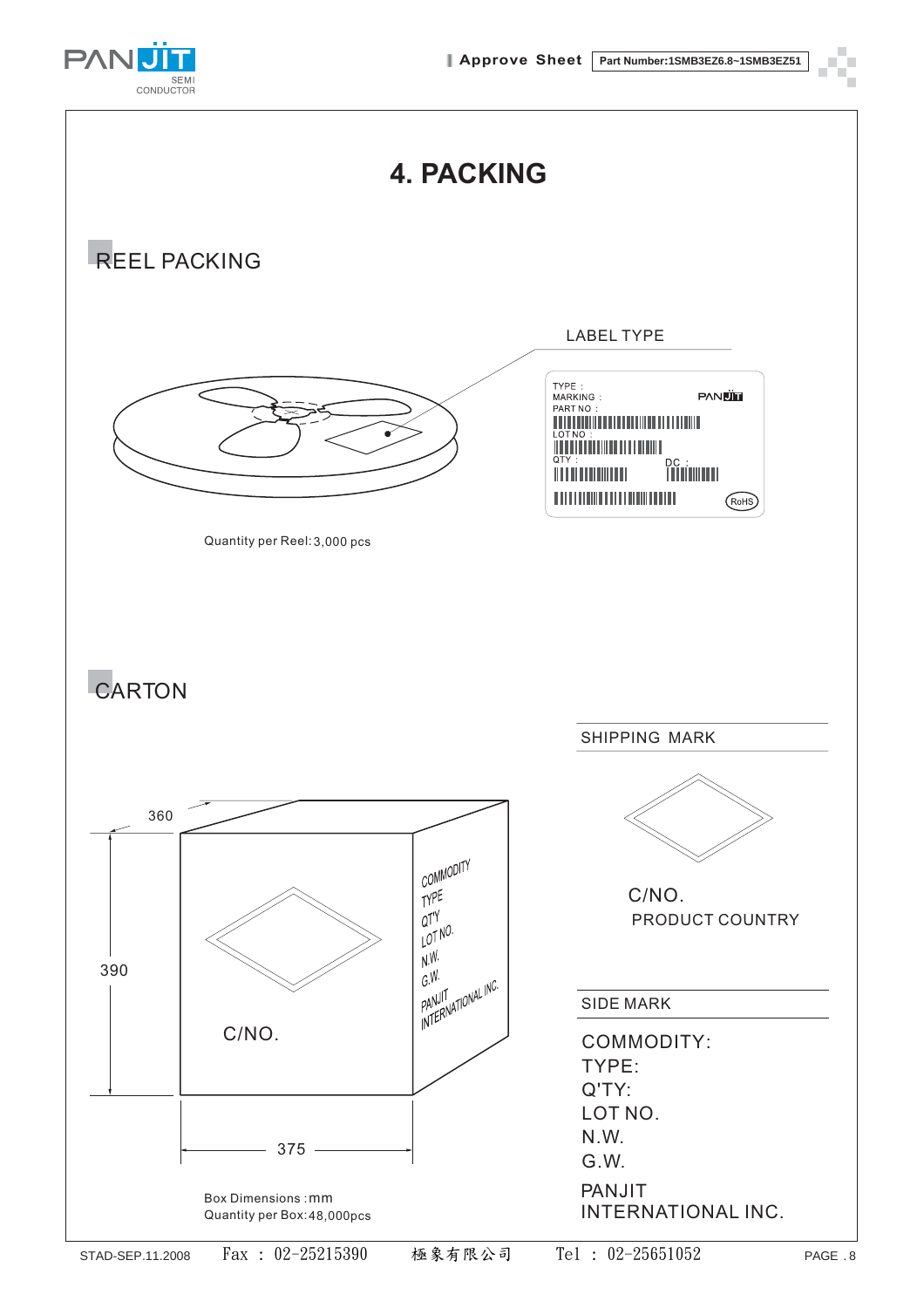

× r

÷.

## **Bulk Packing**

| <b>PACKAGE</b>      | <b>INNER SIZE</b>          | <b>BOX</b>               | <b>CARTON SIZE</b> | <b>CARTON</b> | APPROX.<br><b>GROSS WEIGHT</b> |  |  |
|---------------------|----------------------------|--------------------------|--------------------|---------------|--------------------------------|--|--|
|                     | (m/m)                      | (EA)                     | (m/m)              | (EA)          | (Kg)                           |  |  |
| <b>Bulk Packing</b> |                            |                          |                    |               |                                |  |  |
| A-405               | 198 x 84 x 20              | 1,000                    | 459 x 214 x 256    | 50,000        | 12.7                           |  |  |
| AG / RB-10 (WOB)    | 258 x 190 x 77             | 1,000                    | 395 x 270 x 400    | 10,000        | 15                             |  |  |
| AM                  | 258 x 190 x 77             | 1,000                    | 395 x 270 x 400    | 10,000        | 15                             |  |  |
| CM / KBPC           | 193 x 193 x 46             | 50                       | 405 x 210 x 265    | 500           | 17                             |  |  |
| CMW / KBPC-W        | 193 x 193 x 46             | 50                       | 405 x 210 x 265    | 500           | 17                             |  |  |
| KBPC-P /CP          | 193 x 193 x 46             | 50                       | 405 x 210 x 265    | 500           | 9.5                            |  |  |
| <b>KBPC-PW/CPW</b>  | 193 x 193 x 46             | 50                       | 405 x 210 x 265    | 500           | 9.5                            |  |  |
| CP-3/6 (K-3/K-6)    | $219 \times 115 \times 90$ | 200                      | 600 x 235 x 198    | 2,000         | 7.3/8.8                        |  |  |
| CP-8 / 10 (K-8)     | 219 x 115 x 90             | 200                      | 600 x 235 x 198    | 2,000         | 13.8                           |  |  |
| <b>DIP</b>          |                            |                          | 459 x 214 x 256    | 12,000        | 6.5                            |  |  |
| DO-15               | 200 x 85 x 25              | 1,000                    | 459 x 214 x 256    | 40,000        | 20.7                           |  |  |
| <b>DO-201AD</b>     | 200 x 85 x 40              | 500                      | 459 x 214 x 256    | 12,500        | 16                             |  |  |
| <b>DO-201AE</b>     | 200 x 85 x 40              | 500                      | 459 x 214 x 256    | 12,500        | 16                             |  |  |
| <b>DO-34</b>        | 240 x 100 x 90             | 2,000                    | 406 x 335 x 257    | 120,000       | 14.5                           |  |  |
| DO-35               | 240 x 100 x 90             | 2,000                    | 406 x 335 x 257    | 120,000       | 17.1                           |  |  |
| <b>DO-41</b>        | 198 x 84 x 20              | 1,000                    | 459 x 214 x 265    | 50,000        | 19.3                           |  |  |
| <b>DO-41G</b>       | 240 x 100 x 90             | 1,000                    | 406 x 335 x 257    | 60,000        | 18.5                           |  |  |
| FL                  | 230 x 230 x 50             | 500                      | 495 x 245 x 180    | 3,000         | 18.4                           |  |  |
| GBJ (TUBE)          | 556 x 150 x 100            | 800                      | 578 x 340 x 235    | 3,200         | 25.5                           |  |  |
| GBJ (BOX)           | 350 x 337 x 44             | 600                      | 375 x 360 x 213    | 2,400         | 14.3                           |  |  |
| <b>GBL</b>          | 350 x 337 x 44             | 960                      | 375 x 360 x 213    | 3,840         | 13.1                           |  |  |
| GBP                 | 350 x 337 x 44             | 1,120                    | 375 x 360 x 213    | 4,480         | 10.6                           |  |  |
| <b>GBPC</b>         | 193 x 193 x 46             | 50                       | 405 x 210 x 265    | 500           | 17                             |  |  |
| <b>GBPCW</b>        | 193 x 193 x 46             | 50                       | 405 x 210 x 265    | 500           | 17                             |  |  |
| <b>GBU (TUBE)</b>   | 488 x 150 x 100            | 800                      | 510 x 310 x 235    | 3,200         | 22.6                           |  |  |
| GBU (BOX)           | 350 x 337 x 44             | 800                      | 375 x 360 x 213    | 3,200         | 15.2                           |  |  |
| KBJ                 | 220 x 176 x 45             | 200                      | 375 x 230 x 260    | 2,000         | 15                             |  |  |
| <b>KBPF</b>         | 242 x 208 x 35             | 500                      | 426 x 252 x 365    | 10,000        | 19.2                           |  |  |
| KBU                 | 276 x 158 x 59             | 200                      | 493 x 287 x 320    | 3,000         | 24                             |  |  |
| P-600               | 208 x 90 x 83              | 500                      | 459 x 214 x 256    | 5,000         | 11.3                           |  |  |
| $R-1$               | 198 x 84 x 20              | 1,000                    | 459 x 214 x 256    | 50,000        | 12.7                           |  |  |
| <b>TO-220</b>       | 540 x 145 x 85             | 2,000                    | 555 x 306 x 200    | 8,000         | 20.5                           |  |  |
| <b>ITO-220</b>      | 540 x 145 x 85             | 2,000                    | 555 x 306 x 200    | 8,000         | 22.9                           |  |  |
| <b>TO-251AB</b>     | 555 x 145 x 85             | 8,400                    | 555 x 306 x 200    | 33,600        | 22                             |  |  |
| TO-3P / TO-247AD    | $\overline{a}$             | $\overline{\phantom{a}}$ | 536 x 243 x 100    | 1,500         | 13.9                           |  |  |
| TO-3PS / TO-247S    |                            |                          | 511 x 243 x 107    | 1,500         | 12.2                           |  |  |

STAD-SEP.11.2008 PAGE . 9 Fax : 02-25215390 極象有限公司 Tel : 02-25651052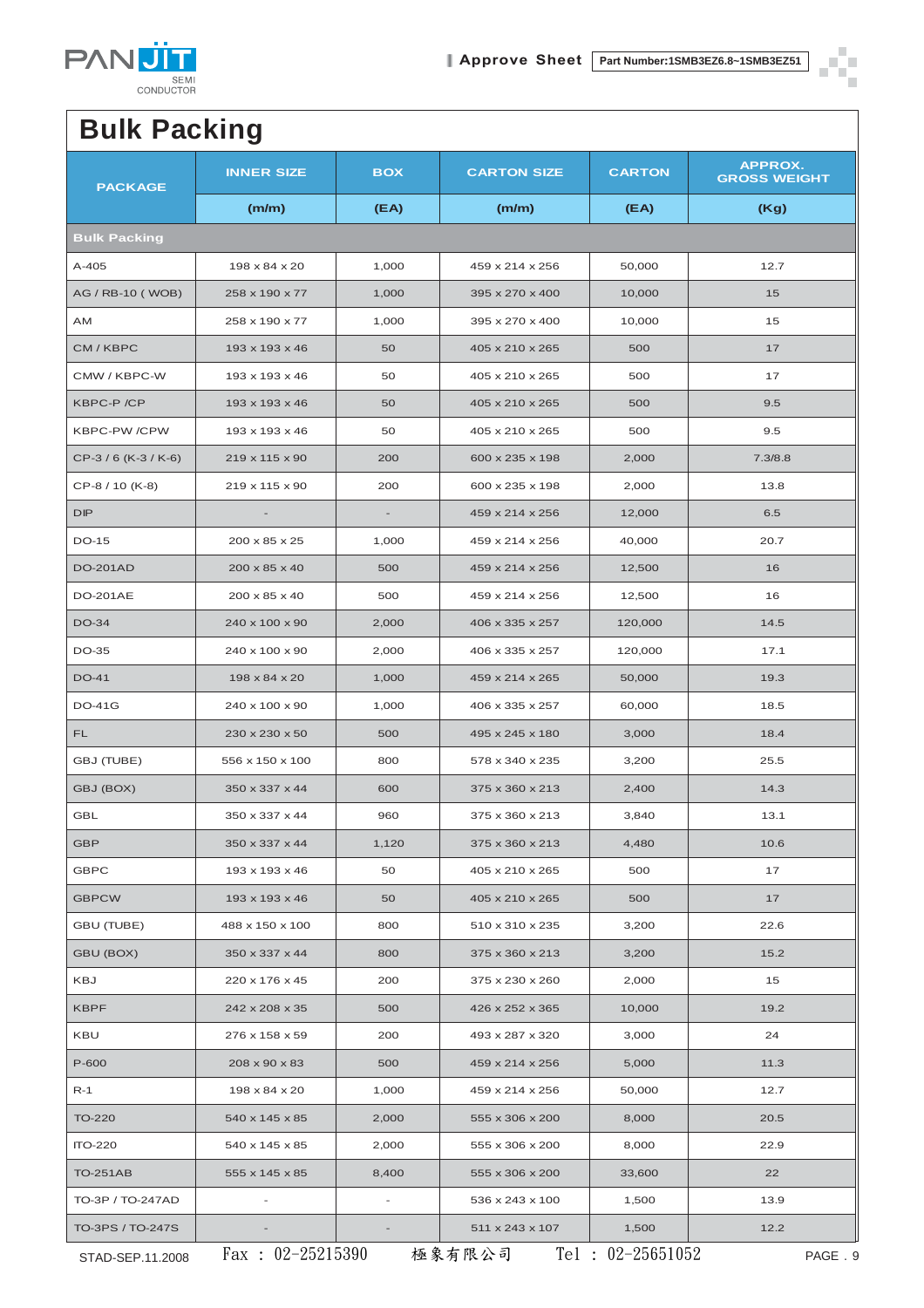

# **Reel Packing**

| <b>PACKAGE</b>      | <b>REEL</b><br><b>SIZE</b> | <b>REEL</b> | <b>COMPONENT</b><br><b>SPACE</b> | <b>TAPE</b><br><b>SPACE</b>  | <b>REEL DIA</b> | <b>CARTON SIZE</b>  | <b>CARTON</b> | <b>APPROX. GROSS</b><br><b>WEIGHT</b> |
|---------------------|----------------------------|-------------|----------------------------------|------------------------------|-----------------|---------------------|---------------|---------------------------------------|
|                     | (inch)                     | (pcs)       | (m/m)                            | (m/m)                        | (m/m)           | (m/m)               | (EA)          | (Kg)                                  |
| <b>Reel Packing</b> |                            |             |                                  |                              |                 |                     |               |                                       |
| $R-1$               |                            | 5,000       | 5.0                              | 52                           | 330             | 340 x 340 x 410     | 25,000        | 7.8                                   |
| A-405               | $\overline{\phantom{a}}$   | 5,000       | 5.0                              | 52                           | 330             | 340 x 340 x 410     | 25,000        | 11                                    |
| DO-15               |                            | 4,000       | 5.0                              | 52                           | 330             | 340 x 340 x 410     | 20,000        | 11.4                                  |
| DO-201AD            | $\overline{\phantom{a}}$   | 1,250       | 10.0                             | 52                           | 330             | 340 x 340 x 410     | 6,250         | 9.2                                   |
| <b>DO-201AE</b>     | $\overline{\phantom{a}}$   | 1,250       | 10.0                             | 52                           | 330             | 340 x 340 x 410     | 6,250         | 9.2                                   |
| DO-34               | 15                         | 10,000      | 5.0                              | 52                           | 360             | 360 x 360 x 395     | 50,000        | 10.1                                  |
| DO-35               | 15                         | 10,000      | 5.0                              | 52                           | 360             | 360 x 360 x 395     | 50,000        | 11.2                                  |
| DO-41               | $\overline{\phantom{a}}$   | 5,000       | 5.0                              | 52                           | 330             | 340 x 340 x 410     | 25,000        | 11.8                                  |
| <b>DO-41G</b>       | 15                         | 5,000       | 5.0                              | 52                           | 360             | 360 x 360 x 395     | 25,000        | 10.9                                  |
| P-600               | $\overline{\phantom{a}}$   | 800         | 10.0                             | 52                           | 330             | 340 x 340 x 410     | 4,000         | 9.8                                   |
| DPAK/TO-252         | 13                         | 3,000       | 8.0                              | 16                           | 330             | 375 x 360 x 390     | 42,000        | 18.8                                  |
| D2PAK/TO-263        | 13                         | 800         | 16.0                             | 24                           | 330             | 375 x 360 x 390     | 6,400         | 14.4                                  |
| <b>MDI</b>          | 13                         | 3,000       | 8.0                              | 12                           | 330             | 375 x 360 x 390     | 48,000        | 14.7                                  |
| <b>SDIP</b>         | 13                         | 1,500       | 12.0                             | 16                           | 330             | 375 x 360 x 390     | 21,000        | 14.3                                  |
| <b>QUADRO-MELF</b>  | 13                         | 10,000      | 4.0                              | $\overline{\phantom{a}}$     | 330             | 360 x 360 x 395     | 200,000       | 14.9                                  |
| QUADRO-MELF         | $\overline{7}$             | 2,500       | 4.0                              | $\overline{\phantom{a}}$     | 178             | 385 x 380 x 260     | 200,000       | 13.3                                  |
| MELF/DL-41          | 13                         | 5,000       | 4.0                              | $\overline{\phantom{a}}$     | 330             | 360 x 360 x 395     | 100,000       | 23.5                                  |
| MELF/DL-41          | $\overline{7}$             | 1,500       | 4.0                              | $\overline{\phantom{a}}$     | 178             | 385 x 380 x 260     | 84,000        | 18.3                                  |
| MICRO-MELF          | 13                         | 10,000      | 4.0                              | $\overline{\phantom{a}}$     | 330             | 360 x 360 x 395     | 200,000       | 11.5                                  |
| MICRO-MELF          | 7                          | 2,500       | 4.0                              |                              | 178             | 385 x 380 x 260     | 200,000       | 9.3                                   |
| MINI-MELF           | 13                         | 10,000      | 4.0                              | $\qquad \qquad \blacksquare$ | 330             | 360 x 360 x 395     | 200,000       | 14.6                                  |
| MINI-MELF           | $\overline{7}$             | 2500        | 4.0                              | $\overline{\phantom{a}}$     | 178             | 385 x 380 x 260     | 200,000       | 12.7                                  |
| <b>SMA</b>          | 13                         | 7,500       | 4.0                              | 12                           | 330             | 375 x 360 x 390     | 120,000       | 17.3                                  |
| <b>SMA</b>          | $\overline{7}$             | 1,800       | 4.0                              | 12                           | 178             | 390 x 240 x 420     | 72,000        | 10                                    |
| <b>SMB</b>          | 13                         | 3,000       | 8.0                              | 12                           | 330             | 375 x 360 x 390     | 48,000        | 13.2                                  |
| SMB                 | $\overline{7}$             | 500         | 8.0                              | 12                           | 178             | 390 x 240 x 420     | 20,000        | 6.5                                   |
| SMC                 | 13                         | 3,000       | 8.0                              | 16                           | 330             | 375 x 360 x 390     | 42,000        | 18                                    |
| <b>SMC</b>          | $\overline{7}$             | 500         | 8.0                              | 16                           | 178             | 390 x 240 x 420     | 15,000        | 8.3                                   |
| SOD-123             | 13                         | 10,000      | 4.0                              | $\bf 8$                      | 330             | 375 x 360 x 213     | 120,000       | 6.5                                   |
| SOD-123             | $\overline{7}$             | 3,000       | 4.0                              | 8                            | 178             | 390 x 270 x 400     | 240,000       | 9.9                                   |
| SOD-123FL           | 13                         | 10,000      | 4.0                              | $\,8\,$                      | 330             | 375 x 360 x 213     | 120,000       | 7.2                                   |
| SOD-123FL           | $\overline{7}$             | 3,000       | 4.0                              | 8                            | 178             | 390 x 270 x 400     | 240,000       | 10.6                                  |
| STAD-SEP.11.2008    |                            |             | Fax: $02-25215390$               |                              | 極象有限公司          | Tel : $02-25651052$ |               | PAGE . 10                             |

O г Ť.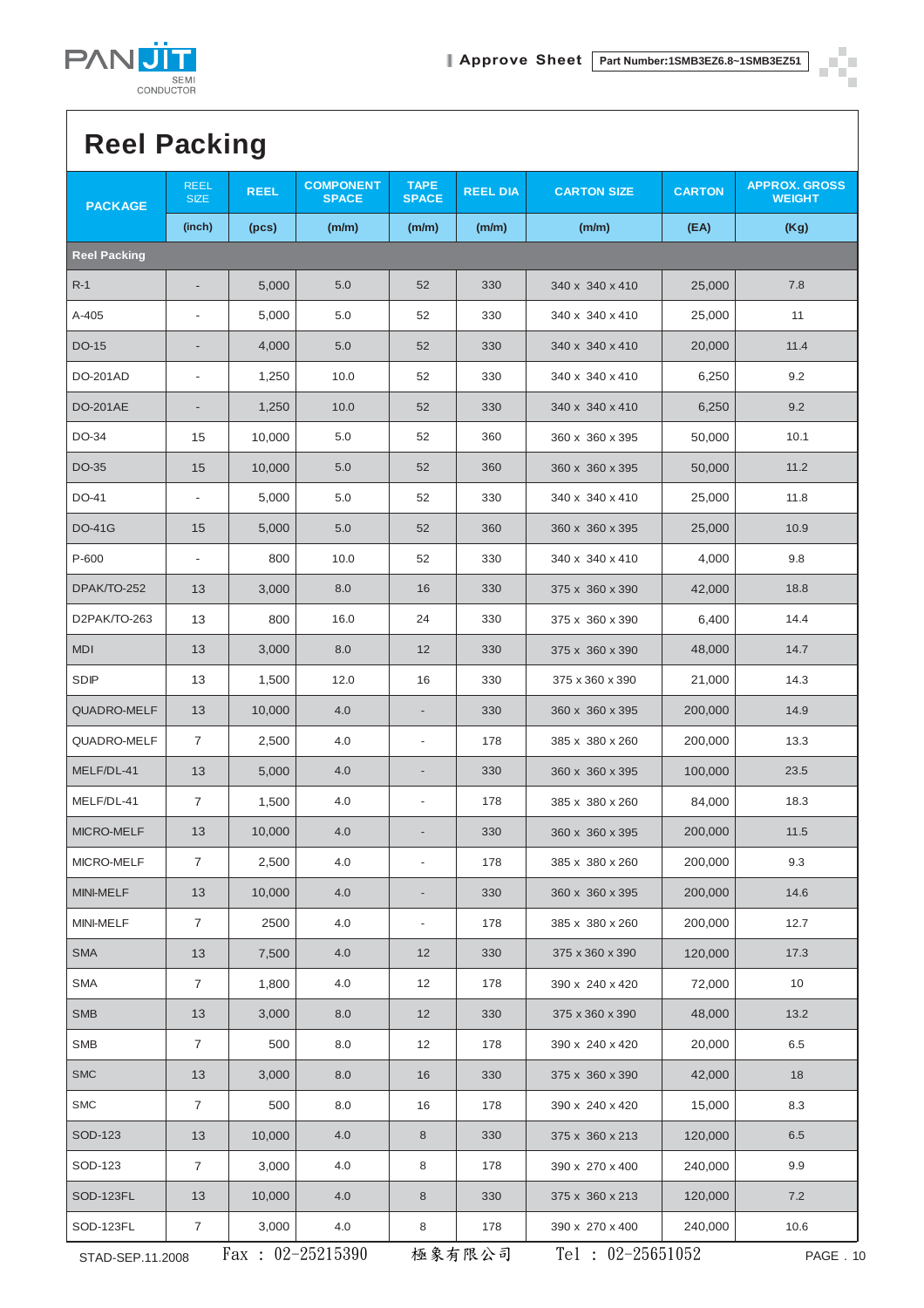

П п n.

Ť.

# **Reel Packing**

| <b>PACKAGE</b>      | <b>REEL</b><br><b>SIZE</b> | <b>REEL</b> | <b>COMPONENT</b><br><b>SPACE</b> | <b>TAPE SPACE</b> | <b>REEL DIA</b> | <b>CARTON SIZE</b> | <b>CARTON</b>       | <b>APPROX. GROSS</b><br><b>WEIGHT</b> |
|---------------------|----------------------------|-------------|----------------------------------|-------------------|-----------------|--------------------|---------------------|---------------------------------------|
|                     | (inch)                     | (pcs)       | (m/m)                            | (m/m)             | (m/m)           | (m/m)              | (EA)                | (Kg)                                  |
| <b>Reel Packing</b> |                            |             |                                  |                   |                 |                    |                     |                                       |
| SOD-323             | 13                         | 12,000      | 4.0                              | $\,8\,$           | 330             | 375 x 360 x 213    | 144,000             | 5.9                                   |
| SOD-323             | $\overline{7}$             | 5,000       | 4.0                              | $\,8\,$           | 178             | 390 x 270 x 400    | 400,000             | 9.4                                   |
| SOD-523             | 13                         | 12,000      | 4.0                              | $\boldsymbol{8}$  | 330             | 375 x 360 x 213    | 144,000             | 5.4                                   |
| SOD-523             | $\overline{7}$             | 5,000       | 4.0                              | 8                 | 178             | 390 x 270 x 400    | 400,000             | 9.1                                   |
| SOD-723             | $\overline{7}$             | 8,000       | 2.0                              | $\,8\,$           | 178             | 390 x 270 x 400    | 640,000             | 8.5                                   |
| SOD-923             | $\overline{7}$             | 8,000       | 2.0                              | $\,8\,$           | 178             | 390 x 270 x 400    | 640,000             | 7.7                                   |
| <b>SOT-23</b>       | 13                         | 12,000      | 4.0                              | $\,8\,$           | 330             | 375 x 360 x 213    | 144,000             | $\overline{7}$                        |
| <b>SOT-23</b>       | $\overline{7}$             | 3,000       | 4.0                              | 8                 | 178             | 390 x 270 x 400    | 240,000             | 8.3                                   |
| <b>SOT-323</b>      | 13                         | 12,000      | 4.0                              | $\,8\,$           | 330             | 375 x 360 x 213    | 144,000             | 6.1                                   |
| SOT-323             | $\overline{7}$             | 3,000       | 4.0                              | 8                 | 178             | 390 x 270 x 400    | 240,000             | 7.9                                   |
| SOT-363             | 13                         | 10,000      | 4.0                              | 8                 | 330             | 375 x 360 x 213    | 120,000             | 7.1                                   |
| SOT-363             | $\overline{7}$             | 3,000       | 4.0                              | 8                 | 178             | 390 x 270 x 400    | 240,000             | 10.2                                  |
| <b>SOT-23 (ESD)</b> | $\overline{7}$             | 3,000       | 4.0                              | $\,8\,$           | 178             | 455 x 270 x 440    | 240,000             | 9.5                                   |
| SOT-323 (ESD)       | $\overline{7}$             | 3,000       | 4.0                              | 8                 | 178             | 455 x 270 x 440    | 240,000             | 9.1                                   |
| SOT-363 (ESD)       | $\overline{7}$             | 3,000       | 4.0                              | $\,8\,$           | 178             | 455 x 270 x 440    | 240,000             | 10                                    |
| SOT-353             | 13                         | 10,000      | 4.0                              | $\,8\,$           | 330             | 375 x 360 x 213    | 120,000             | 7.2                                   |
| <b>SOT-353</b>      | $\overline{7}$             | 3,000       | 4.0                              | 8                 | 178             | 390 x 270 x 400    | 240,000             | 10                                    |
| SOT-553             | 13                         | 10,000      | 4.0                              | 8                 | 330             | 375 x 360 x 213    | 120,000             | 5.2                                   |
| SOT-553             | $\overline{7}$             | 4,000       | 4.0                              | $\,8\,$           | 178             | 390 x 270 x 400    | 320,000             | 9.4                                   |
| SOT-563             | 13                         | 10,000      | 4.0                              | 8                 | 330             | 375 x 360 x 213    | 120,000             | $5.2\,$                               |
| SOT-563             | $7\overline{ }$            | 4,000       | 4.0                              | $\,8\,$           | 178             | 390 x 270 x 400    | 320,000             | 9.4                                   |
| SOT23-5L            | 13                         | 10,000      | 4.0                              | 8                 | 330             | 375 x 360 x 213    | 120,000             | 7.9                                   |
| SOT23-5L            | $\overline{7}$             | 3,000       | 4.0                              | $\,8\,$           | 178             | 390 x 270 x 400    | 240,000             | 14.5                                  |
| SOT23-6L            | 13                         | 10,000      | 4.0                              | $\,8\,$           | 330             | 375 x 360 x 213    | 120,000             | 7.9                                   |
| SOT23-6L            | $\overline{7}$             | 3,000       | 4.0                              | $\,8\,$           | 178             | 390 x 270 x 400    | 240,000             | 14.5                                  |
| SOT-143             | 13                         | 10,000      | 4.0                              | 8                 | 330             | 375 x 360 x 213    | 120,000             | $\overline{7}$                        |
| SOT-143             | $\overline{7}$             | 3,000       | 4.0                              | 8                 | 178             | 390 x 270 x 400    | 240,000             | 12.8                                  |
| SOIC-08             | 13                         | 3,000       | 8.0                              | 12                | 330             | 375 x 360 x 213    | 48,000              | 14.2                                  |
| QFN 1.2 x 1.5       | $\overline{7}$             | 3,000       | 4.0                              | $\,8\,$           | 178             | 390 x 270 x 400    | 240,000             | 7.1                                   |
| QFN 1.6 x 1.6       | $\overline{7}$             | 4,000       | 4.0                              | 8                 | 178             | 390 x 240 x 420    | 200,000             | 7.8                                   |
| QFN 2.0 x 2.0       | $\overline{7}$             | 3,000       | 4.0                              | $\,8\,$           | 178             | 390 x 270 x 400    | 240,000             | 7.1                                   |
| STAD-SEP.11.2008    |                            |             | Fax: $02-25215390$               |                   | 極象有限公司          |                    | Tel : $02-25651052$ |                                       |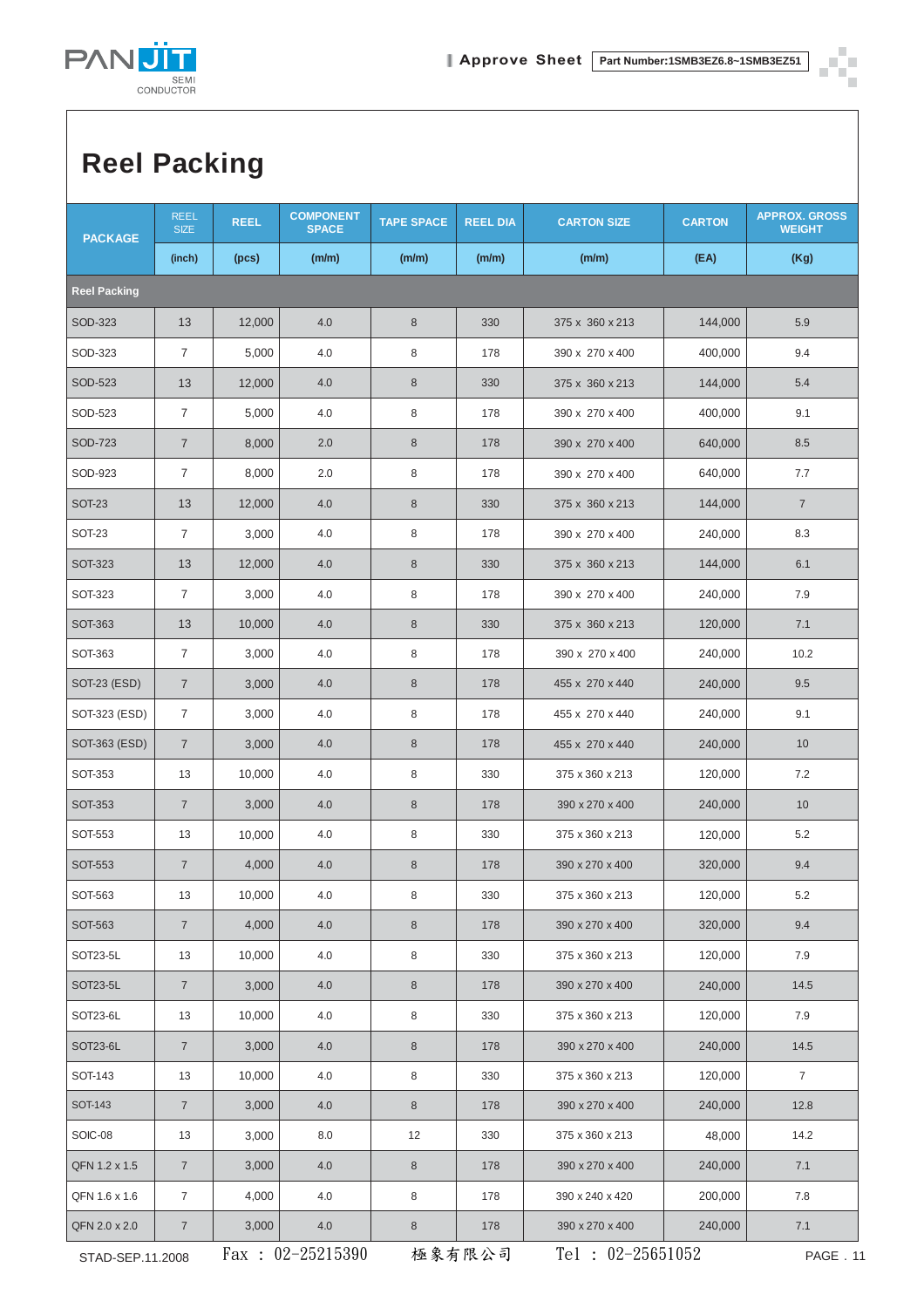

# **Ammunition Packing**

| <b>PACKAGE</b>            | <b>AMMO</b> | <b>COMPONENT</b><br><b>SPACE</b> | <b>TAPE SPACE</b> | <b>BOX SIZE</b> | <b>CARTON</b>   | <b>CARTON</b> | APPROX.<br><b>GROSS WEIGHT</b> |
|---------------------------|-------------|----------------------------------|-------------------|-----------------|-----------------|---------------|--------------------------------|
|                           | (PCS)       | (m/m)                            | (m/m)             | (m/m)           | (m/m)           | (E/A)         | (Kg)                           |
| <b>Ammunition Packing</b> |             |                                  |                   |                 |                 |               |                                |
| $A-405$                   | 5,000       | 5                                | 26                | 255 x 47 x 150  | 339 x 276 x 330 | 60,000        | 12.4                           |
| A-405                     | 5,000       | 5                                | 52                | 255 x 75 x 150  | 339 x 276 x 330 | 40,000        | 16                             |
| DO-15                     | 3,000       | 5                                | 52                | 255 x 75 x 150  | 339 x 276 x 330 | 24,000        | 13.3                           |
| <b>DO-201AD</b>           | 1,250       | 10                               | 52                | 255 x 47 x 122  | 339 x 276 x 330 | 10,000        | 13.4                           |
| DO-201AE                  | 1,250       | 10                               | 52                | 255 x 47 x 122  | 339 x 276 x 330 | 10,000        | 13.4                           |
| DO-34                     | 5,000       | 5                                | 26                | 248 x 80 x 48   | 406 x 335 x 257 | 150,000       | 14.6                           |
| DO-34                     | 5,000       | 5                                | 52                | 248 x 80 x 75   | 406 x 335 x 257 | 100,000       | 12.7                           |
| DO-35                     | 5,000       | 5                                | 26                | 248 x 80 x 48   | 406 x 335 x 257 | 150,000       | 16.7                           |
| DO-35                     | 5,000       | 5                                | 52                | 248 x 80 x 75   | 406 x 335 x 257 | 100,000       | 15.2                           |
| DO-41                     | 5,000       | 5                                | 52                | 255 x 75 x 150  | 339 x 276 x 330 | 40,000        | 16                             |
| <b>DO-41G</b>             | 2,500       | 5                                | 26                | 248 x 80 x 48   | 406 x 335 x 257 | 75,000        | 17.1                           |
| <b>DO-41G</b>             | 2,500       | 5                                | 52                | 248 x 80 x 75   | 406 x 335 x 257 | 50,000        | 15.7                           |
| P-600                     | 400         | 10                               | 52                | 255 x 47 x 122  | 339 x 276 x 330 | 3,200         | 8.1                            |
| $R-1$                     | 3,000       | 5                                | 26                | 255 x 47 x 73   | 310 x 268 x 170 | 36,000        | 6.3                            |
| $R-1$                     | 3,000       | 5                                | 52                | 256 x 73 x 73   | 310 x 268 x 170 | 24,000        | 6.4                            |
| $R-1$                     | 5,000       | 5                                | 52                | 255 x 73 x 122  | 339 x 276 x 274 | 40,000        | 10.3                           |

٠ П ÷